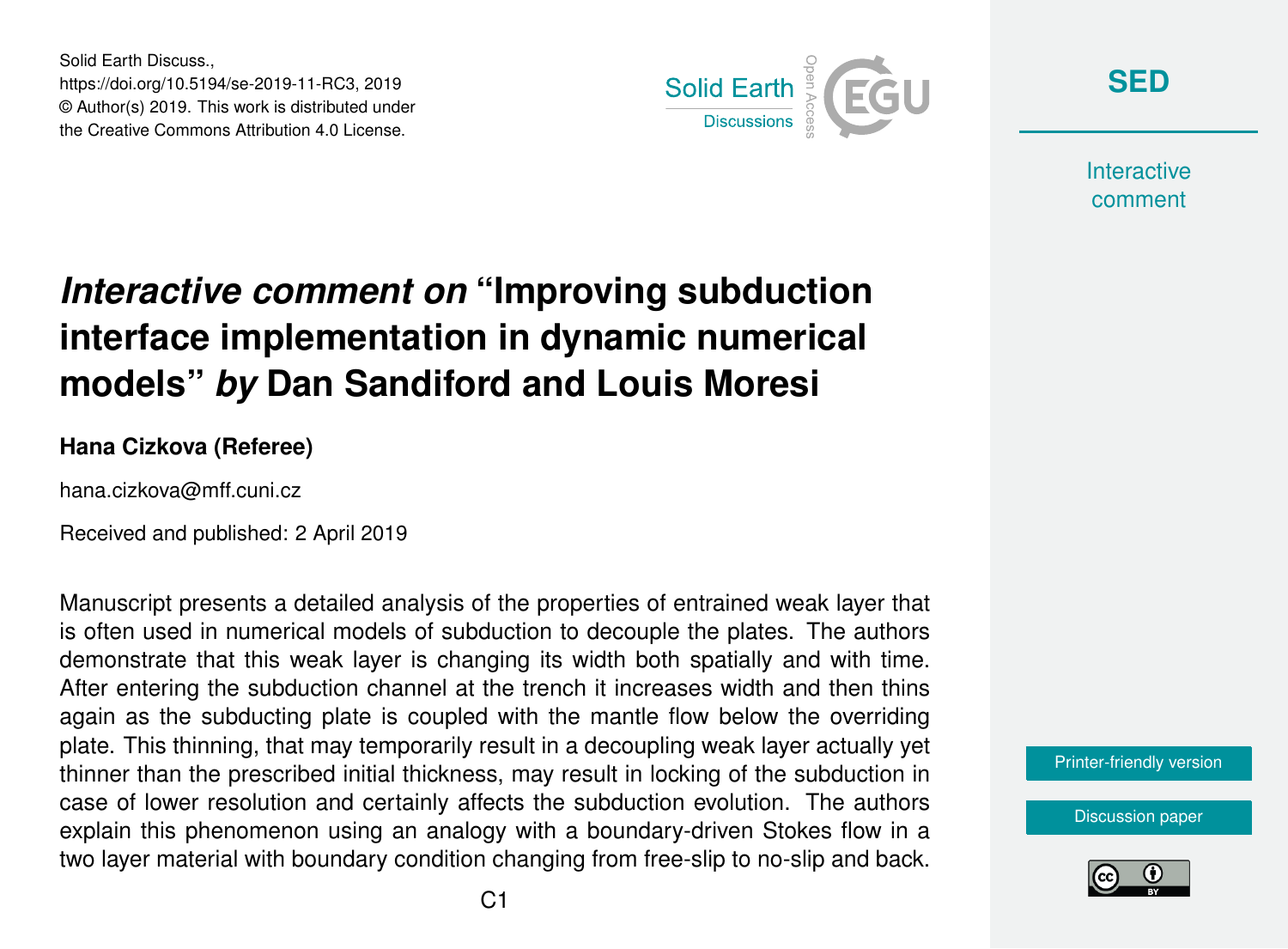They then introduce an improvement to the standard weak layer approach (called here embedded fault) where the thickness of the weak layer is controlled and modified during the subduction evolution. This approach prevents transient thinning of the lower part of the decoupling layer and potential coupling of the subducting and overriding plates in case of lower resolution.

I find this paper very interesting. The weak layer approach is often used in subduction modelling while the numerical aspects of the implementation of this decoupling are seldom discussed or even mentioned. I therefore very much appreciate this systematic evaluation of the problem and suggested solution using ad hoc control of the layer thickness. The crutial point of the paper is made in fig. 12 where the authors illustrate that in their embedded fault approach low resolution has much smaller effect than in standard weak layer approach. This paper thus provides the reader with a recipe how to tackle the problem of decoupling the plates with an entrained weak layer – one may either use the suggested embedded fault approach, or use resolution high enough to resolve the thinned interface in the transient stage at the beginning of subduction. Alternatively, as just briefly mentioned in the discussion, this problem may be suppressed by nonlinear rheology, but that of course brings other complexities into the play.

The manuscript is nicely and clearly written and the topic fits the scope of Solid Earth, therefore I recommend it for publication. I only have couple of suggestions for mostly minor corrections.

1. You may perhaps explicitly mention that the weak layer has constant viscosity. The reader has to dig up this information by combining the sentence stating that except of subduction interface the rest of the domain is deforming according to composite rheology (at the end of paragraph 20 page 22 in Appendix) and the information in Table A2 (unless I overlooked this information somewhere else).

2. I don't see the logic in the order of figures – they are sometimes ordered and referenced rather randomly. Figure 1 is not referenced in the text.

## **[SED](https://www.solid-earth-discuss.net/)**

**Interactive** comment

[Printer-friendly version](https://www.solid-earth-discuss.net/se-2019-11/se-2019-11-RC3-print.pdf)

[Discussion paper](https://www.solid-earth-discuss.net/se-2019-11)